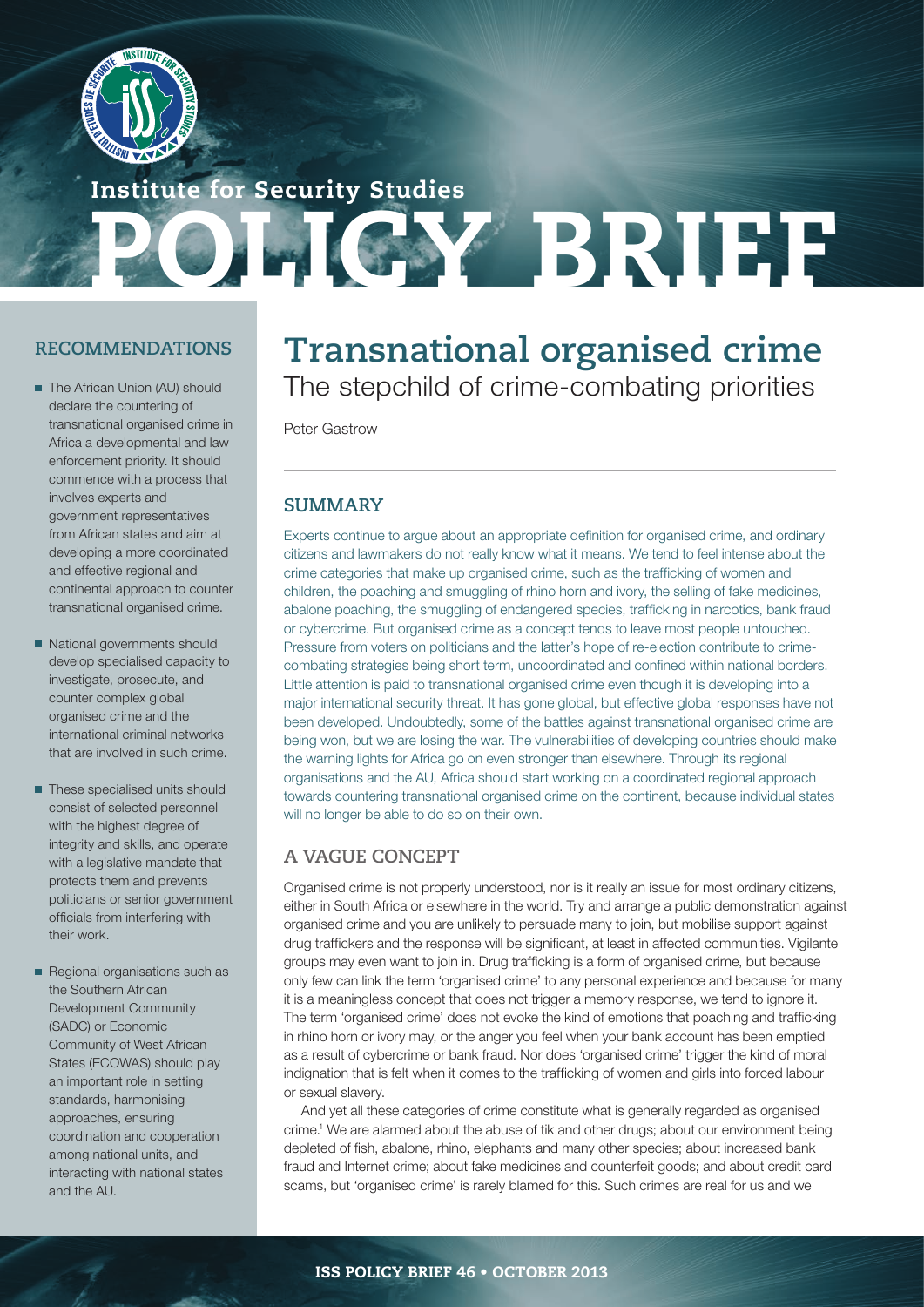automatically link them to their specific crime category and not to organised crime, which is not a priority for ordinary citizens.

Why is there this inconsistency? Why do we have strong views about most of the various crime categories, but not about the concept that pulls them all together, i.e. organised crime? Some will argue that it is an inevitable consequence of the confusion that is inherent in the multiple definitions of 'organised crime'. Also, what some in society regard as organised crime, others might regard as acceptable conduct. When executives from large construction companies conspire to obtain contracts to build sports stadiums through manipulated tender processes or through fraud and deception, some would regard that as sailing close to the wind, but acceptable, while others would regard it as a form of organised crime.

The term 'organised crime' is often associated with the stereotype hoodlum who wears sunglasses, has tattoos and uses violence. Corporate executives, professionals and politicians, all of whom wear smart ties and suits, are not perceived to be involved in organised crime, even though the reality is that they are increasingly playing a role in such crime worldwide.

Some experts have a problem with the use of the term 'organised crime' because they regard the terms 'illicit trade' or 'illicit business' as more appropriate. Others contend that many forms of conduct that are currently categorised as criminal, e.g. the production and consumption of certain drugs, such as marijuana, should not be regarded as a crime and cannot be effectively addressed by criminal justice systems, but should rather be treated as a health issue.

#### **ORGANISED CRIME GOES GLOBAL; LAW ENFORCEMENT REMAINS LOCAL**

The lack of clarity as to what organised crime actually is partly explains why we get hot under the collar about specific forms of crime, but not about organised crime as a broad category. The problem is that this same lack of clarity and confusion also exists among many decision makers and politicians, both locally and in the rest of the world. As a result, policies and strategies to counter organised crime globally are failing and transnational organised crime is busy making significant strides. Law enforcement agencies and international organisations such as the United Nations (UN) or Interpol may be winning some battles, but they are losing the war.

The shrinking of the globe as a result of globalisation, increased mobility, information technology and increased trade has led to organised crime becoming more globalised and more diversified. International criminal networks have been more agile in adapting their mindsets than governments. Not only do they exploit globalisation to the fullest extent possible, but they have developed a different paradigm in which the concept of national borders does not exist.

No longer do the Chinese criminal networks operating along South Africa's coast deal mainly in the illicit shark fin trade as they did about 40 years ago. They are now involved in the burgeoning international business of abalone smuggling, trade in illicit drugs, prostitution, imports of counterfeit goods, the smuggling of rhino horn and elephant tusks, trafficking in women, etc. South African criminal groups smuggling stolen

and hijacked cars across borders are also involved in crossborder drug trafficking, the smuggling of firearms, trafficking in women and children, and in a range of other activities. Nigerian, Italian and Israeli criminal networks no longer focus primarily on trading in one or two illicit commodities, but have diversified into multiple areas of illicit international trade.

This may be stating the obvious, but the reality is that governments and international organisations have often not caught up with the rapid global spread and diversification of criminal activities by organised crime networks. If organised crime has gone global, then strategies to counter it should also go global and not be overwhelmingly confined to national borders. Local strategies to fight drugs are developed and top politicians visit drug-infested areas to show that they take the problem seriously, but the bigger picture is ignored.

Campaigns and strategies are developed to counter the poaching of rhino horns, but South Africa, Kenya, Tanzania, Namibia and others do not get together with China, Thailand, and other Middle Eastern and Asian countries to jointly develop a strategy counter this. Instead they each try to deal with it within their local national borders, when it is in fact an international problem.

Separate strategies thus exist to counter a range of organised crime categories. While such strategies are necessary, for as long as we fail to regard each of these crime categories as merely one part of the larger picture that is global or regional organised crime, global organised crime networks will get the better of us. It is necessary to step back and assess how the different pieces fit together and then develop a holistic global or regional strategy to counter organised crime in a holistic manner.

There are many reasons why law enforcement is lagging behind in its efforts to counter organised crime effectively. Among them are the following:

- Government and business elites focus more on the bright and financially rewarding side of globalisation, such as expanding international trade, fast and easy travel, financial flows, and the benefits that the Internet and information technology provide. The darker sides of globalisation, i.e. expanding illicit trade, illicit money flows and growing transnational organised crime, do not receive the same priority or resources.
- The time horizon for politicians tends to be the next election in three or four years' time, and they will do what is most likely to ensure their re-election. There is little incentive for them to take a longer-term view of organised crime when considering how to address it. This is why short-term approaches such as an 'Operation Iron Fist' to address drugs in a community or sending in the army are so typical of political responses during pre-election periods. For as long as the political pressure from below by voters does not also focus on organised crime, it will remain difficult to persuade governments to give it more priority.
- There is very little political pressure from voters on politicians and governments to take action against organised crime. Instead, voters demand improved service delivery, the provision of housing and action against drug dealers. Politicians, and occasionally presidents, generally jump to do something about this kind of thing.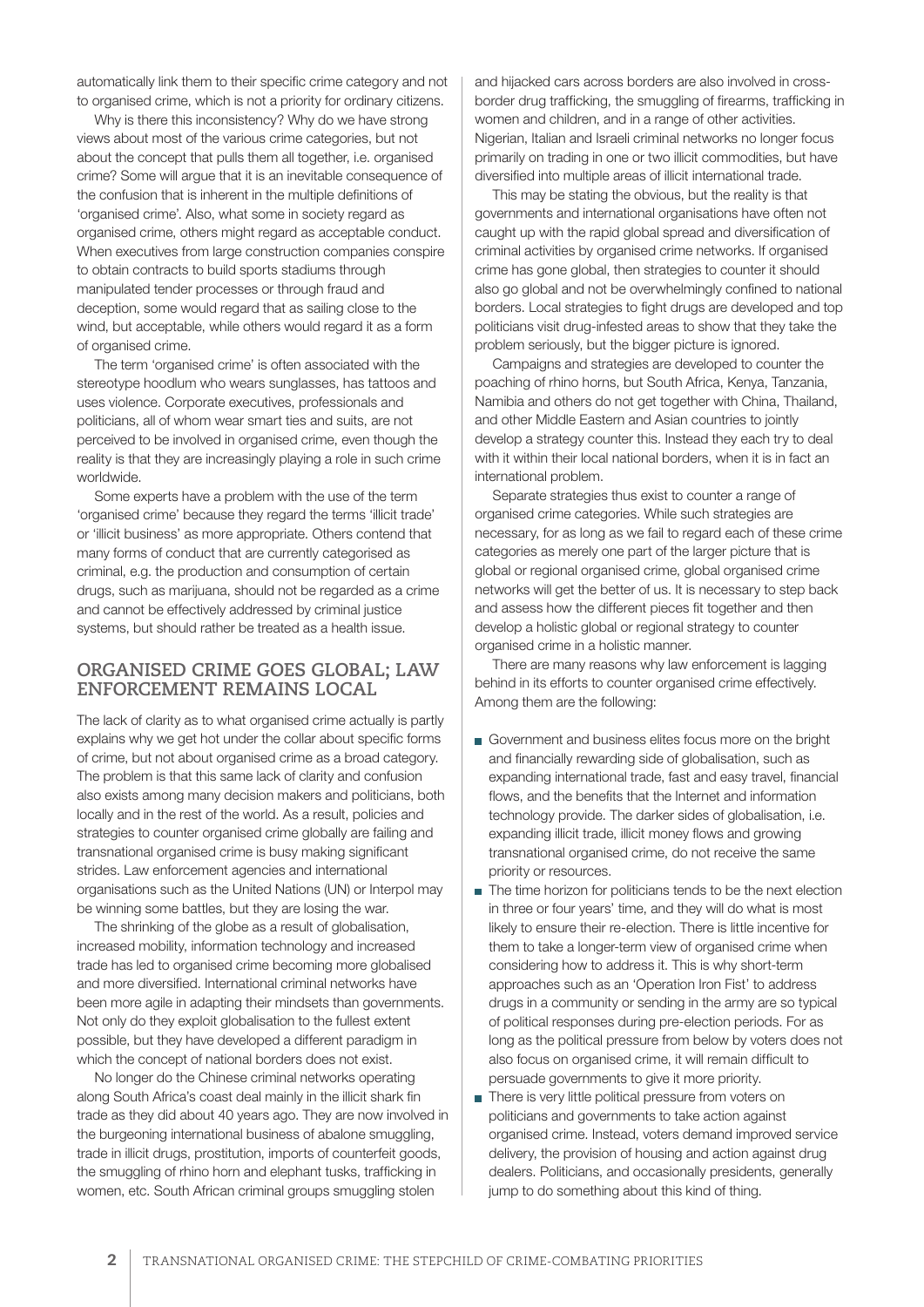Politicians and governments therefore tend to focus on current hot crime categories, which is their job, but at the expense of also developing longer-term regional and global strategies against organised crime. Those few who take organised crime seriously tend to be individuals who have a national or global perspective on crime trends and who have facts and figures at their disposal that spur them into action. They tend to be top law enforcement officers and other government officials, researchers or senior officials from international organisations such as the UN. They are unfortunately a minority in policy-making circles and do not carry much weight in government.

#### **TRANSNATIONAL ORGANISED CRIME IN AFRICA: SOME INDICATORS**

If the general public does not take organised crime seriously, why bother about it? We should be very concerned because a look beyond our city or national borders will show that all countries, particularly developing ones, will face significant increases in organised crime in future unless new and imaginative regional and global strategies are developed to counter it. Some indicators should suffice to make this clear.

Globally, increasing wealth gaps and skewed income distribution will contribute to the further expansion of criminal economies and a growing demand for drugs and cheaper contraband goods. In Mozambique, for example, spaza shops sell sugar illegally smuggled into the country at a lower price than locally produced sugar. It is not difficult to guess which product will be in greater demand among poor shoppers.

The UN estimates that the number of global illicit drug users is set to rise by 25 per cent by 2050 and that the bulk of the increase is likely to come from the rapidly rising urban populations of developing countries.<sup>2</sup> Although this rise is probably more or less in line with the natural population growth, it nevertheless means that we can expect turnover from drug trafficking to increase by billions of dollars and that urban areas in developing countries, including South Africa, will be most affected. In 2012 the UN estimated that the annual value of global drug trafficking was \$320 billion.3

The knock-on effect that increased drug consumption and profits will have on other categories of transnational organised crimes such as trafficking in counterfeit goods, arms and humans, and money laundering, suggests that a wide range of crimes will receive a boost. The youth bulge in many countries will lead to increasing numbers of unemployed youth entering such criminal markets.

African countries will increasingly be used as transit zones by international drug cartels. The observation by the UN Office on Drugs and Crime that the cocaine market seems to be expanding towards the emerging economies of Asia, including China4 needs to be taken seriously, and it would be wrong to assume that cocaine consumption will remain concentrated in the Americas and Europe. Asian countries hold the potential for significant growth, taking into account their large populations, their rapidly growing middle classes and their increased disposable income. If such a shift were to occur, it would hold serious implications for African countries, including South Africa, which is already regarded as the hub of drug trafficking in Southern Africa.

Even without a noteworthy increase in the flow of cocaine from South America to Asia, the African continent, particularly West Africa, is already an important and vulnerable drug transit region for international criminal networks. For South Africans this means that the most successful and ruthless international drug cartels from Latin America will increasingly use Southern and East Africa as transit zones towards the Far East, just as they are currently using West African countries as transit zones towards Europe, with devastating consequences for some of the countries concerned.

Africa's wildlife and national parks are key foreign exchange earners in many countries. The tourism industry in Kenya, for example, is the country's largest foreign exchange earner. While individual citizens in Kenya may be under the impression that this form of transnational organised crime does not affect them, it could have devastating economic consequences for the country if poaching and trafficking in wildlife products continue at the current rate.

Poaching levels in Africa are increasing at an alarming rate. In the Democratic Republic of Congo, for example, about 7 000 elephants currently roam the wilds, compared to about 100 000 in the 1980s.<sup>5</sup> They have been reduced to levels where the threat of extinction becomes real. In 1930 between five and ten million African elephants existed. By 2012 less than 1 per cent, about 450 000, remained.<sup>6</sup> The poaching of rhino for their horn needs no elaboration, except for a reminder that during the first six months of 2013 more than 500 rhinos were poached for their horns in South Africa.7 Longer-term regional and international strategies based on collaboration, not only among African countries, but also with receiving countries elsewhere, should be developed, because the poaching of rhino also overlaps with other categories of organised crime.

A form of organised crime that has a potentially direct and deadly impact on consumers and ordinary citizens, particularly in developing countries, is the trafficking of fake medicines, which is valued at about \$1.6 billion annually.<sup>8</sup> The World Health Organisation reported that in 2011, 64 per cent of Nigeria's imported anti-malarial drugs were fake<sup>9</sup> and about 80 per cent of all malaria drugs in the Kenyan market are counterfeits and therefore harmful to users.10 Counterfeit drugs in Kenya account for about \$130 million in sales annually.<sup>11</sup>

Africa's rising economic prospects will be accompanied by a significant increase in cybercrime in the region, which is another form of international organised crime. Globally, eight billion devices are connected to the Internet and this will grow to 24 billion in five years' time. The world is increasingly wired and online. Approximately 2.4 billion people are now on the Internet, and this will grow to four billion in 2017. Most of this growth will come from new connections in India, Africa, China and South America. In the European Union and the United States about 72 per cent of people are wired, while in India the total is 11 per cent and in Africa a mere 9 per cent. Africa can therefore expect a significant boost both in the number of connections to the Internet and, consequently, in the number of cybercrime cases.

Criminals already earn billions from scams, malware, ransom ware, blackmail, VAT scams and phishing, among others. The *Norton cybercrime report 2011* suggests that there are more than one million cybercrime victims per day